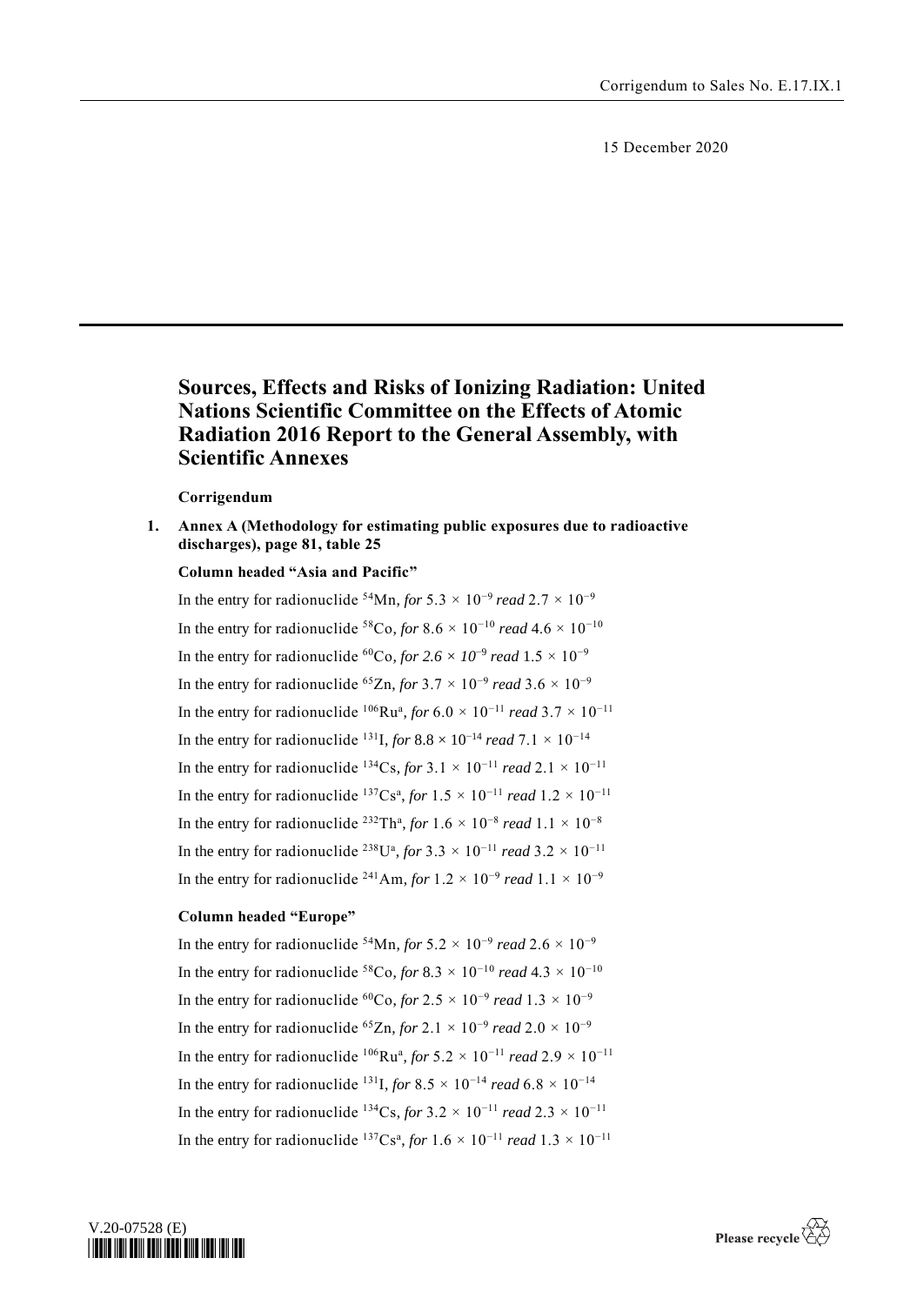In the entry for radionuclide <sup>232</sup>Th<sup>a</sup>, *for*  $1.5 \times 10^{-8}$  *read*  $9.1 \times 10^{-9}$ In the entry for radionuclide <sup>241</sup>Am, *for* 6.8 × 10<sup>-10</sup> *read* 6.0 × 10<sup>-10</sup>

#### **Column headed "Latin America"**

In the entry for radionuclide <sup>54</sup>Mn, *for* 5.2 × 10<sup>-9</sup> *read* 2.6 × 10<sup>-9</sup> In the entry for radionuclide <sup>58</sup>Co, *for* 8.1 × 10<sup>-10</sup> *read* 4.1 × 10<sup>-10</sup> In the entry for radionuclide <sup>60</sup>Co, *for* 2.4  $\times$  10<sup>-9</sup> *read* 1.2  $\times$  10<sup>-9</sup> In the entry for radionuclide <sup>65</sup>Zn, *for*  $1.4 \times 10^{-9}$  *read*  $1.3 \times 10^{-9}$ In the entry for radionuclide <sup>90</sup>Sr<sup>a</sup>, *for* 5.1 × 10<sup>-13</sup> *read* 5.0 × 10<sup>-13</sup> In the entry for radionuclide <sup>106</sup>Ru<sup>a</sup>, *for* 4.8  $\times$  10<sup>-11</sup> *read* 2.5  $\times$  10<sup>-11</sup> In the entry for radionuclide <sup>131</sup>I, *for*  $5.7 \times 10^{-14}$  *read*  $4.0 \times 10^{-14}$ In the entry for radionuclide <sup>134</sup>Cs, *for* 2.6 × 10<sup>-11</sup> *read* 1.6 × 10<sup>-11</sup> In the entry for radionuclide <sup>137</sup>Cs<sup>a</sup>, *for*  $1.2 \times 10^{-11}$  *read*  $7.9 \times 10^{-12}$ In the entry for radionuclide <sup>232</sup>Th<sup>a</sup>, *for*  $1.3 \times 10^{-8}$  *read*  $7.4 \times 10^{-9}$ In the entry for radionuclide <sup>241</sup>Am, *for* 4.0 × 10<sup>-10</sup> *read* 3.3 × 10<sup>-10</sup>

#### **Column headed "North America"**

In the entry for radionuclide <sup>54</sup>Mn, *for* 5.3  $\times$  10<sup>-9</sup> *read* 2.7  $\times$  10<sup>-9</sup> In the entry for radionuclide <sup>58</sup>Co, *for* 8.5  $\times$  10<sup>-10</sup> *read* 4.5  $\times$  10<sup>-10</sup> In the entry for radionuclide <sup>60</sup>Co, *for* 2.6  $\times$  10<sup>-9</sup> *read* 1.4  $\times$  10<sup>-9</sup> In the entry for radionuclide <sup>65</sup>Zn, *for* 5.6  $\times$  10<sup>-9</sup> *read* 5.5  $\times$  10<sup>-9</sup> In the entry for radionuclide <sup>106</sup>Ru<sup>a</sup>, *for* 5.6  $\times$  10<sup>-11</sup> *read* 3.3  $\times$  10<sup>-11</sup> In the entry for radionuclide <sup>131</sup>I, *for* 8.3 × 10<sup>-14</sup> *read* 6.6 × 10<sup>-14</sup> In the entry for radionuclide <sup>134</sup>Cs, *for* 3.2 × 10<sup>-11</sup> *read* 2.2 × 10<sup>-11</sup> In the entry for radionuclide <sup>137</sup>Cs<sup>a</sup>, *for*  $1.6 \times 10^{-11}$  *read*  $1.2 \times 10^{-11}$ In the entry for radionuclide <sup>232</sup>Th<sup>a</sup>, *for*  $1.7 \times 10^{-8}$  *read*  $1.2 \times 10^{-8}$ In the entry for radionuclide <sup>241</sup>Am, *for*  $1.0 \times 10^{-9}$  *read*  $9.2 \times 10^{-10}$ 

#### **Column headed "West Asia"**

In the entry for radionuclide <sup>54</sup>Mn, *for* 5.2  $\times$  10<sup>-9</sup> *read* 2.6  $\times$  10<sup>-9</sup> In the entry for radionuclide <sup>58</sup>Co, *for* 8.0 × 10<sup>-10</sup> *read* 4.0 × 10<sup>-10</sup> In the entry for radionuclide <sup>60</sup>Co, *for* 2.3  $\times$  10<sup>-9</sup> *read* 1.2  $\times$  10<sup>-9</sup> In the entry for radionuclide <sup>65</sup>Zn, *for*  $5.9 \times 10^{-10}$  *read*  $5.3 \times 10^{-10}$ In the entry for radionuclide <sup>90</sup>Sr<sup>a</sup>, *for* 2.2 × 10<sup>-13</sup> *read* 2.1 × 10<sup>-13</sup> In the entry for radionuclide <sup>106</sup>Ru<sup>a</sup>, *for* 4.6 × 10<sup>-11</sup> *read* 2.3 × 10<sup>-11</sup> In the entry for radionuclide <sup>131</sup>I, *for* 4.7 × 10<sup>-14</sup> *read* 3.0 × 10<sup>-14</sup> In the entry for radionuclide <sup>134</sup>Cs, *for* 2.4 × 10<sup>−11</sup> *read* 1.4 × 10<sup>−11</sup> In the entry for radionuclide <sup>137</sup>Cs<sup>a</sup>, *for*  $1.0 \times 10^{-11}$  *read*  $6.3 \times 10^{-12}$ In the entry for radionuclide <sup>232</sup>Th<sup>a</sup>, *for*  $1.2 \times 10^{-8}$  *read*  $6.3 \times 10^{-9}$ In the entry for radionuclide <sup>238</sup>U<sup>a</sup>, *for* 5.8 × 10<sup>-12</sup> *read* 5.6 × 10<sup>-12</sup> In the entry for radionuclide <sup>241</sup>Am, *for* 2.3 × 10<sup>-10</sup> *read* 1.5 × 10<sup>-10</sup>